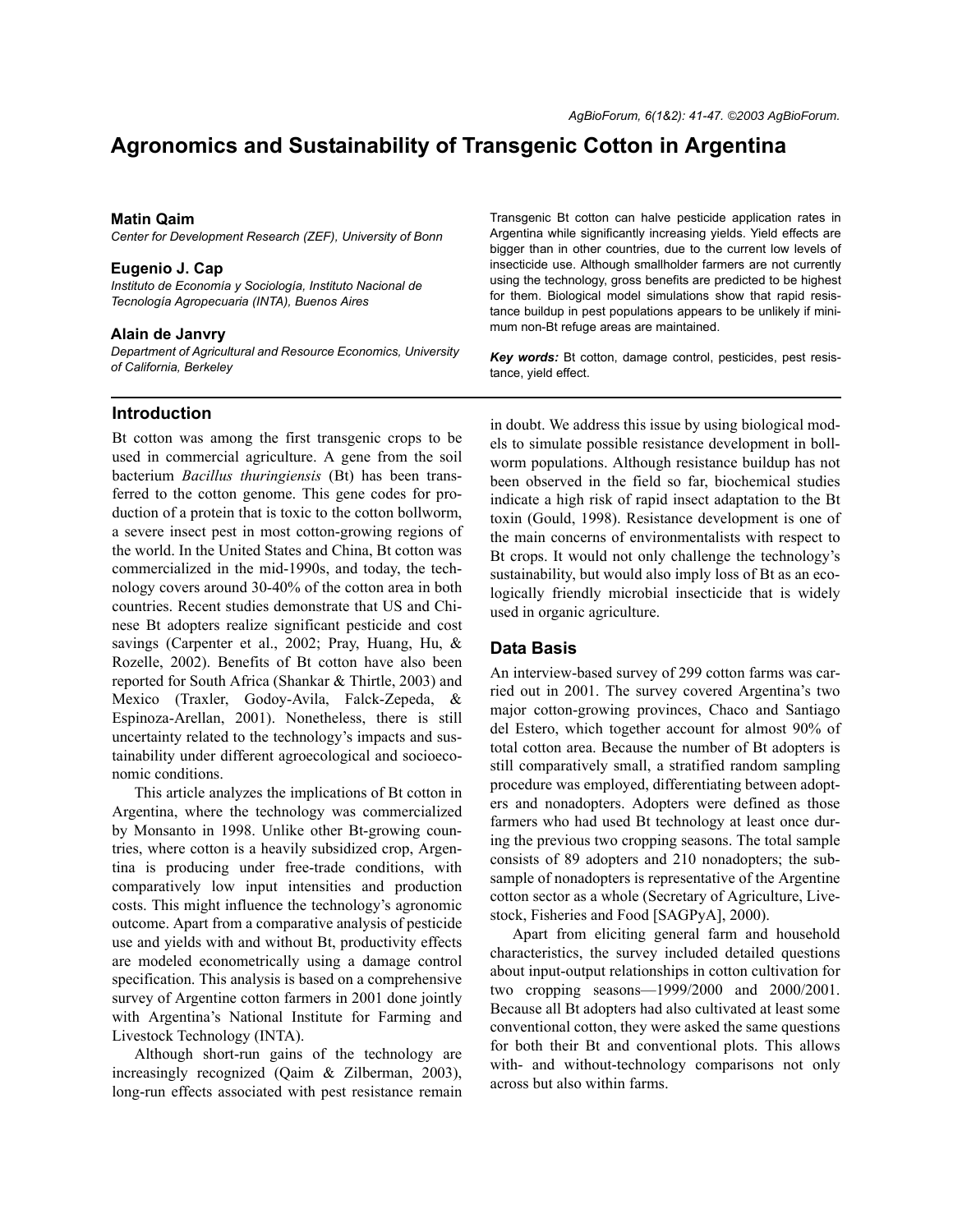**Table 1. Insecticide use and yields on Bt and conventional cotton plots.**

|                                      | 1999/2000                        |                           | 2000/01       |                           |
|--------------------------------------|----------------------------------|---------------------------|---------------|---------------------------|
|                                      | Bt $(n = 29)$                    | Conventional ( $n = 29$ ) | Bt $(n = 73)$ | Conventional ( $n = 73$ ) |
|                                      | <b>Mean (standard deviation)</b> |                           |               |                           |
| <b>Number of sprays</b>              | $2.14*(1.13)$                    | 4.52 (1.24)               | $2.84*(1.19)$ | 5.07(1.91)                |
| Amount of insecticide (kg/ha)        | $1.85^*$ (1.11)                  | 4.15(1.61)                | $2.30*(0.78)$ | 4.03 (1.86)               |
| of which in:                         |                                  |                           |               |                           |
| <b>Toxicity class I</b>              | $1.52*(1.15)$                    | 2.87(1.33)                | $1.77*(1.12)$ | 2.57(1.62)                |
| <b>Toxicity class II</b>             | $0.27*(0.42)$                    | 1.20(0.92)                | $0.48*(0.72)$ | 1.34(1.04)                |
| Toxicity class III & IV              | 0.05(0.10)                       | 0.08(0.14)                | $0.05*(0.10)$ | 0.12(0.19)                |
| Amount of active ingredients (kg/ha) | $0.64*(0.35)$                    | 1.90(0.87)                | $0.78*(0.45)$ | 1.80(0.94)                |
| Seed cotton yield (kg/ha)            | $2,032*$ (580)                   | 1,537 (364)               | $2,125*(566)$ | 1,606 (459)               |

*\* Mean value on Bt plots is different from that on conventional plots at 5% significance level.*

## **Effects on Pesticide Use**

Bt cotton provides resistance to the cotton bollworm (*Helicoverpa gelotopoeon* and *H. zea*, usually occurring together with *Heliothis virescens*), which is a primary pest complex in Argentina. Furthermore, the Bt toxin protects against the cotton leafworm (*Alabama argillacea*), the pink bollworm (*Pectinophora gossipiella*), and to a lesser extent to armyworms (*Spodoptera* spp.). Cotton pests in Argentina to which the technology does not provide resistance include tropical plant bugs and various sucking pests. Patterns of insecticide use with and without Bt are shown in Table 1 for the 1999/2000 and 2000/01 cropping seasons. To reduce the effect of nontechnology-related factors, this comparison is confined to the subsample of Bt adopters who also cultivate conventional cotton—that is, Bt and conventional plots are compared on the same farms.

In both growing seasons, Bt cotton was sprayed about half as often as conventional cotton, while insecticide amounts were reduced by 55% and 43% in 1999/ 2000 and 2000/01, respectively. These effects become even more pronounced if commercial product concentrations are converted into amounts of active ingredients. Most of the reductions occur in hazardous chemicals, such as organophosphates, carbamates, and synthetic pyrethroids, which mainly belong to international toxicity classes I and II. These broad-spectrum pesticides are highly disruptive to most beneficial insects and cause significant residue problems. Bt technology can therefore be associated with major environmental and health benefits. It should be noted, though, that even in conventional cotton, pesticide use in Argentina is relatively low in an international comparison. This is partly related to the fact that unlike cotton producers in most other countries, Argentine farmers do not receive any input or output subsidies. Against the background of low cotton prices on the world market, they have to keep production costs low. Hence, although relative pesticide savings through Bt are similar to those in other countries, they are much lower in absolute terms.

In order to estimate the technology's net effect on pesticide use, insecticide amounts per hectare were regressed on different explanatory variables, including Bt as a dummy. The estimation results for both growing seasons are shown in Table 2. The Bt coefficients confirm that the technology decreases insecticide use significantly. In both seasons, the net effect is a saving of about 1.2 kg/ha. Higher insecticide prices also have a reducing effect. Perceived pest pressure ex ante to insecticide sprays was elicited from farmers for both growing seasons separately on a scale from 1-10. Unsurprisingly, bollworm pressure has a positive impact on insecticide use, whereas the coefficients for sucking pests are not statistically significant. More favorable climatic, soil, and water conditions entail higher pesticide use because of higher yield expectations. Likewise, education has a positive effect on application rates. Especially in the small farm sector, many farmers are not well aware of pest-related crop losses and how to avoid them. This also contributes to relatively low average pesticide application rates.

## **Yield Effects**

Apart from pesticide reductions, Table 1 showed that Bt technology in Argentina is also associated with significant yield gains. This is different from the experience in most other countries. In the United States and China especially, average yield effects are below 10% (Carpenter et al., 2002; Pray et al., 2002), whereas in Argentina they have been 32% in two consecutive growing

Qaim et al. - Agronomics and Sustainability of Transgenic Cotton in Argentina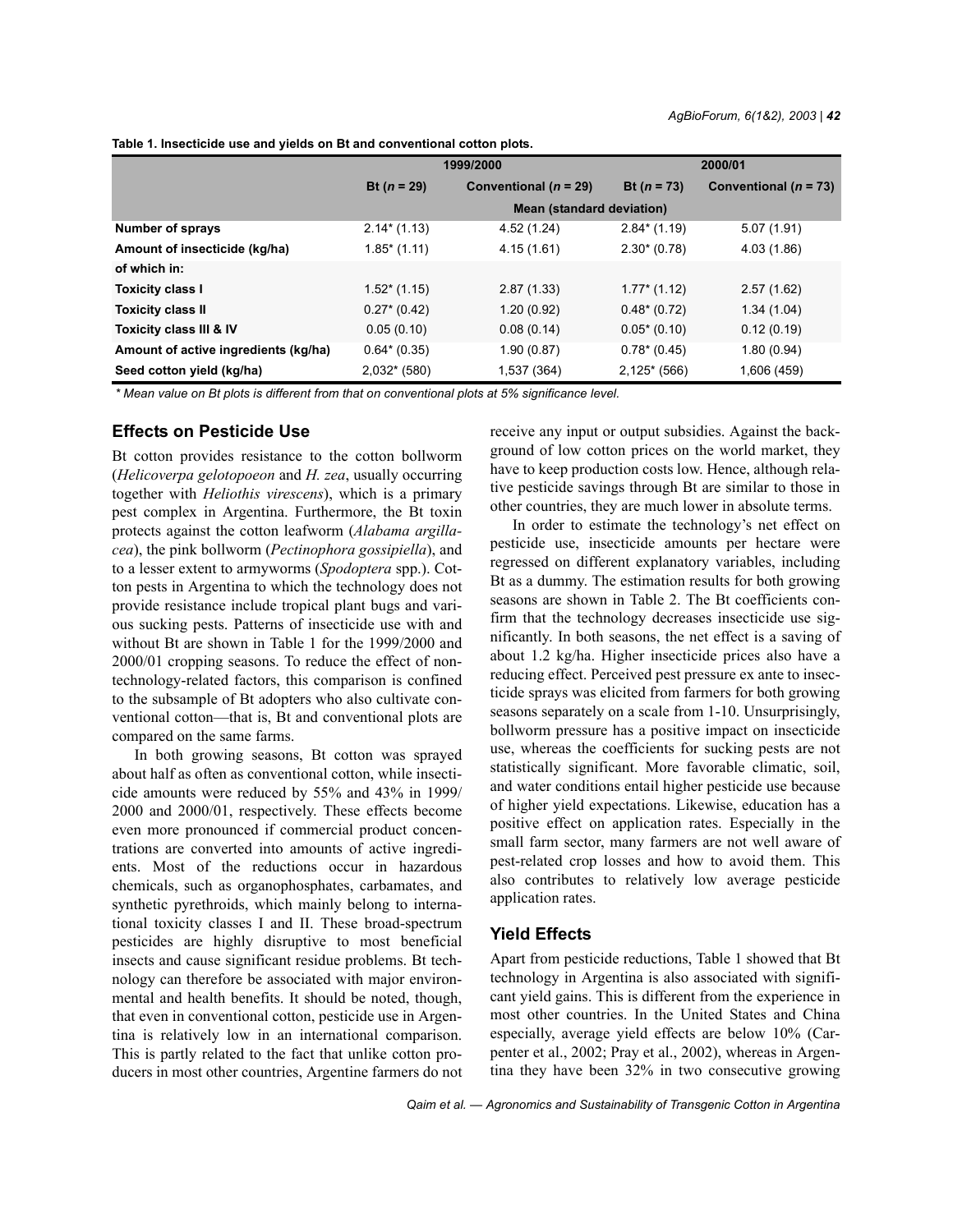**Table 2. Estimated insecticide use functions.**

|                                                 | 1999/2000 ( $n = 294$ ) |             | $2000/01$ (n = 358)  |             |
|-------------------------------------------------|-------------------------|-------------|----------------------|-------------|
|                                                 | <b>Coefficient</b>      | t-statistic | <b>Coefficient</b>   | t-statistic |
| Constant                                        | $-1.580$                | $-2.29$     | $-0.852$             | $-1.34$     |
| Bt (dummy)                                      | $-1.227$                | $-3.07$     | $-1.171$             | $-5.85$     |
| Insecticide price (\$/kg of active ingredients) | $-2.4 \times 10^{-4}$   | $-3.10$     | $-0.005$             | $-4.21$     |
| Bollworm pressure (1-10 scale)                  | 0.199                   | 5.53        | 0.200                | 6.33        |
| Sucking pest pressure (1-10 scale)              | 0.083                   | 1.31        | $-0.049$             | $-0.88$     |
| Irrigated (dummy)                               | $-0.058$                | $-0.14$     | 1.161                | 3.86        |
| Climate (1-5 scale)                             | 0.390                   | 2.80        | 0.304                | 2.49        |
| Good soil quality (dummy)                       | 0.548                   | 2.11        | 0.977                | 4.08        |
| Farm size (owned land in ha)                    | $4.0 \times 10^{-4}$    | 3.89        | $3.7 \times 10^{-4}$ | 3.96        |
| Education (years in school)                     | 0.163                   | 6.00        | 0.098                | 4.07        |
| Adjusted $R^2$                                  | 0.412                   |             | 0.434                |             |

seasons. Bt is a pest-control agent; therefore, rather than affecting the yield potential of a plant, Bt can help reduce pest-related crop losses. This can be modeled in a damage control framework, as suggested by Lichtenberg and Zilberman (1986):

$$
Y = F(X) \bullet G(Z), \tag{1}
$$

where *Y* is crop output, and *X* is a vector of normal inputs (such as labor and fertilizer). Because these inputs influence potential yield, they are included in the normal production function, *F*(*X*). *Z*, in contrast, denotes pest control agents (such as Bt and chemical insecticides), which are part of the damage control function, *G*(*Z*). *G* possesses the properties of a cumulative distribution function with values between zero and one. Thus, *F*(*X*) is the potential maximum yield to be obtained with zero pest damage or maximum pest control. Although different authors used this framework to estimate pesticide productivity, Huang, Hu, Rozelle, Qiao, and Pray (2002) have used it for the first time in the context of Bt technology. For our estimates, a quadratic functional form was used for *F*, whereas *G* was specified as a logistic curve. To avoid problems of endogeneity, predicted insecticide amounts were used instead of actual amounts. For specification tests and other details, reference is made to Qaim and de Janvry (2003a). The estimation results are shown in Table 3 for the 2000/01 growing season.

Labor has a positive effect on cotton output, which is somewhat reduced on highly mechanized farms. The impact of fertilizers is also positive, but not statistically significant. Only 13% of all farmers used fertilizers on their cotton plots. Unsurprisingly, use of certified seeds, irrigation, and more education also lead to higher out**Table 3. Estimated production function with damage control specification (2000/01).**

|                                    | <b>Coefficient</b> | t-statistic |
|------------------------------------|--------------------|-------------|
| Constant                           | 572.64             | 1.96        |
| Labor (hours/ha)                   | 9.51               | 2.13        |
| <b>Square of labor</b>             | $-0.08$            | $-2.37$     |
| Labor-machinery interaction        | $-3.33$            | $-1.93$     |
| Fertilizer (kg/ha)                 | 4.30               | 0.66        |
| <b>Square of fertilizer</b>        | $-0.03$            | $-0.48$     |
| Certified seeds (dummy)            | 285.59             | 3.66        |
| Irrigated (dummy)                  | 296.06             | 1.94        |
| Climate (1-5 scale)                | 73.03              | 146         |
| Good soil quality (dummy)          | 16.05              | 0.12        |
| Farm size (owned land in ha)       | 0.07               | 1.23        |
| <b>Education (years in school)</b> | 33.23              | 2.62        |
| Age (years)                        | 6.68               | 1.96        |
| Logistic damage control function   |                    |             |
| <b>Fixed damage effect</b>         | 0.29               | 1.21        |
| Insecticide, predicted (kg/ha)     | 0.57               | 4.59        |
| Bt (dummy)                         | 2.69               | 1.87        |
| Adjusted R <sup>2</sup>            | 0.51               |             |

put. Evaluated at sample means, the model predicts a potential cotton yield (i.e., zero pest damage) of 1,940 kg/ha. Average crop losses are estimated at 26%. The coefficients for insecticides and Bt in the damage control function demonstrate that both agents contribute significantly to crop protection.

Based on the estimation results, Figure 1 shows percentage damage control with and without Bt, depending on the insecticide amounts used. At lower insecticide levels, effective yields are much higher with the technology. With zero pesticides (which is not uncommon,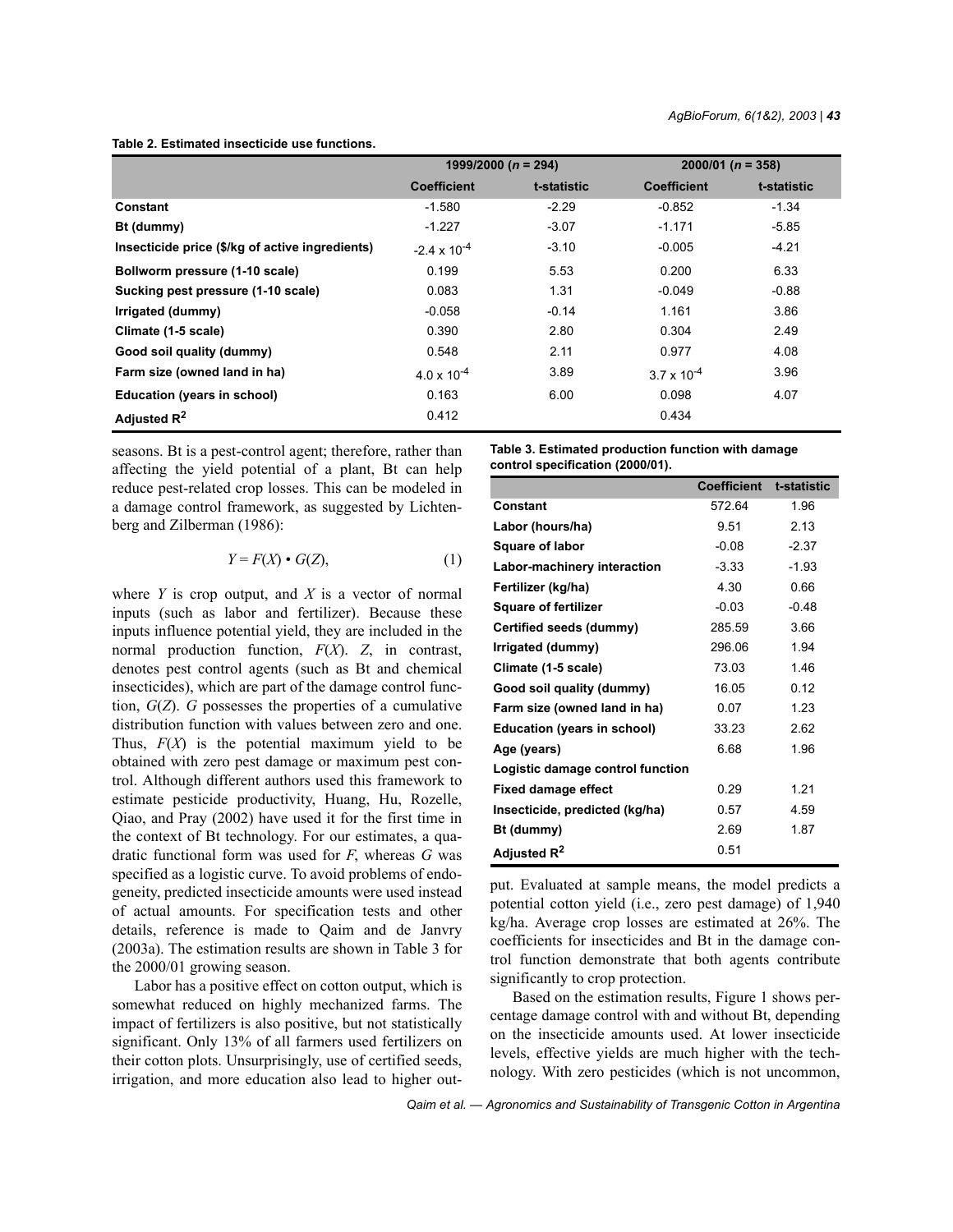

**Figure 1. Estimated damage control functions with and without Bt.**

especially among smallholder farmers), only about 45% of the yield potential is achieved in conventional cotton, whereas Bt could protect pest damage at a level of 90%. This difference diminishes gradually with increasing insecticide use, which is also the main reason why yield effects of Bt cotton are smaller in the United States and China. This analysis supports Qaim and Zilberman's (2003) hypothesis that yield effects will be higher in situations where crop damage is not effectively controlled by chemical pesticides. Similar results were also obtained by Shankar and Thirtle (2003) in South Africa.

### **Predicted Effects for Nonadopters**

So far, Bt technology in Argentina has been adopted only by a small number of large-scale cotton farmers. Following national statistics (SAGPyA, 2000), farmers can be classified into two groups. The first comprises small-scale producers who own less than 90 ha of agricultural land. These are mostly resource-poor peasant farmers, who cultivate cotton with low input intensities and a low to medium degree of mechanization. The second group comprises large-scale producers with more than 90 ha of agricultural land, who are comparatively better off. With an average farm size of 730 ha, Bt adopters are fairly representative of the group of largescale farmers. Indeed, none of the interviewed adopters had a land holding of less than 90 ha.

To obtain a broader picture of the technology's agronomic potentials in these heterogeneous farming systems, the damage control framework was used to make predictions for current nonadopters. The results, disaggregated by farm size, are shown in Table 4. Insecticide reductions assume that farmers would adjust their application rates from currently observed levels to economically optimal levels with Bt technology (i.e., value

| Table 4. Predicted insecticide use and yield effects of Bt |  |
|------------------------------------------------------------|--|
| cotton on conventional plots.                              |  |

|                                         | All<br>conventional<br>plots<br>$(n = 288)$ | Only large<br>farms<br>$(n = 115)$ | Only small<br>farms<br>$(n = 173)$ |
|-----------------------------------------|---------------------------------------------|------------------------------------|------------------------------------|
| Insecticide<br>reduction (kg/ha)        | 1.9                                         | 2.6                                | 1.4                                |
| Insecticide<br>reduction (%)            | 81.7                                        | 79.6                               | 83.1                               |
| Insecticide saving<br>(US\$/ha)         | 204                                         | 28.3                               | 15.2                               |
| Yield gain (kg/ha)                      | 386.8                                       | 294.6                              | 446.8                              |
| Yield gain (%)                          | 30.3                                        | 18.7                               | 41.4                               |
| Yield gain (US\$/ha)                    | 71.0                                        | 54.1                               | 82.0                               |
| <b>Total gross benefit</b><br>(US\$/ha) | 91.3                                        | 824                                | 972                                |

marginal product equal to insecticide price). On average, pesticide amounts across farms could be reduced by 82%, or 1.9 l/ha. Although in relative terms insecticide reductions are similar across farm groups, in absolute terms they are bigger for the large-scale growers. Because chemical application rates are positively correlated with farm size, there is more to save on the bigger farms. It should not be surprising, however, that for the yield effect the opposite holds true: predicted yield gains are much more pronounced for smaller than for larger farms, both in absolute and relative terms.

This is a typical situation in many developing countries—owing to financial and human capital constraints, smallholders invest less in chemical pest control, so their crop damage is relatively high. Therefore, pestresistant transgenic crops can be associated with significant yield effects and overall economic gains in such situations. Although gross benefit of Bt technology in Argentina is predicted at \$82/ha for large farms, it could be around \$97/ha for small-scale cotton producers. However, Bt technology is patented in Argentina, which provides monopoly power to Monsanto. A technology premium of US\$78/ha is charged, so farmers are understandably hesitant to adopt. Qaim and de Janvry (2003b) show that high seed price is the main constraint for wider technology adoption in Argentina. This is unfortunate, because at reasonable prices Bt cotton could lead to considerable productivity gains and income increases, especially among the smallholders.

#### **Resistance Simulations**

Just as susceptibility of insect populations to specific chemical pesticides decreases over time, populations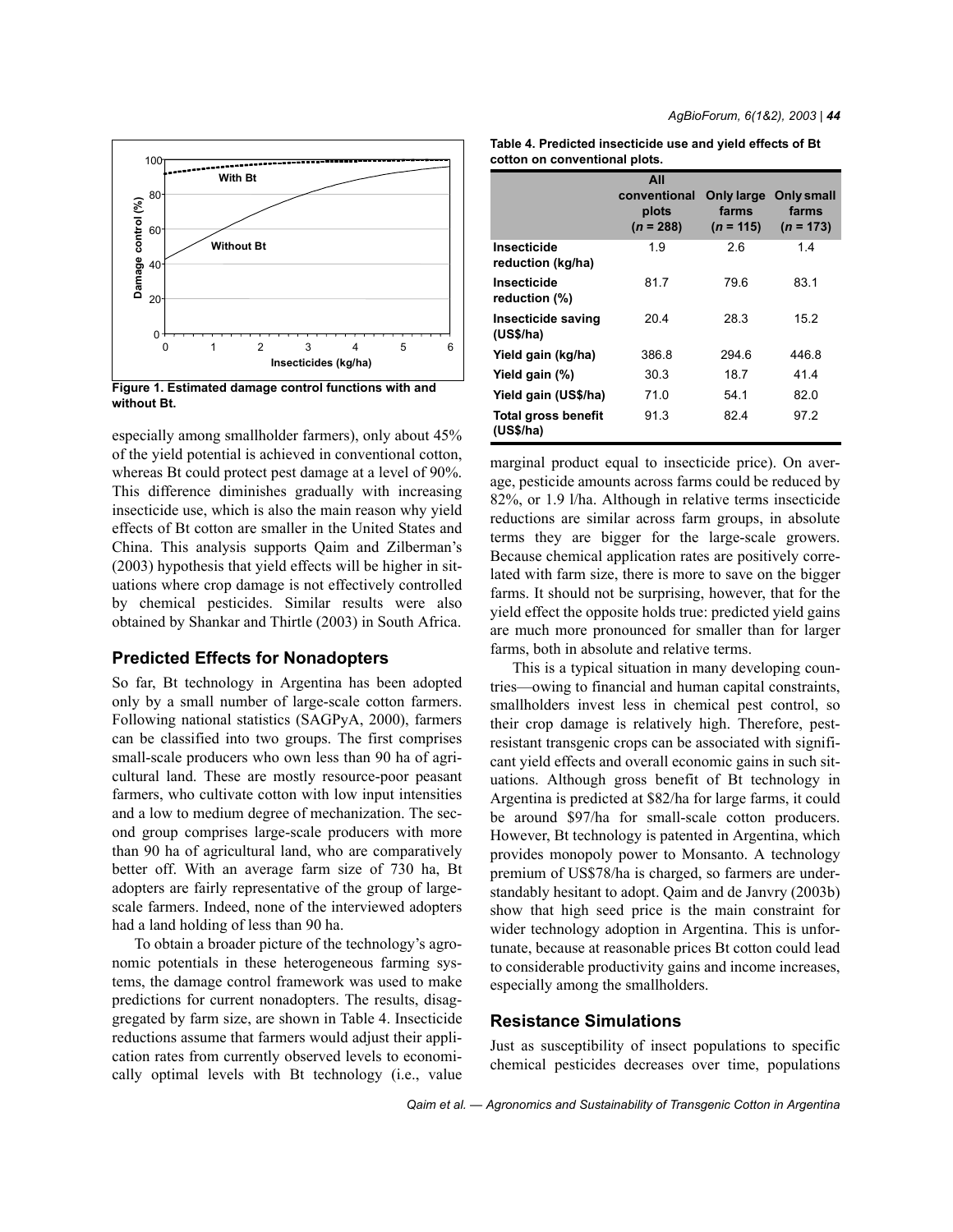

**Figure 2. Simulation of Bt resistance development in bollworm population.**

can also develop resistance to the Bt toxin expressed by transgenic crops. This is a serious concern with respect to the technology's economic and ecological sustainability. Before the introduction of transgenic crops, Bt had been used for a long time as a biological insecticide without reports of substantial resistance. However, the situation might be different for transgenic Bt crops, which express the toxin continuously (Gould, 1998). To reduce selection pressure for resistance, a spatial refuge strategy is implemented for Bt crops in the United States and a number of other countries, including Argentina. That this strategy can work has been shown for pink bollworm in Arizona (Carrière et al., 2003). However, effects will vary according to pest species as well as ecological and agronomic conditions in any given setting.

To simulate possible resistance buildup in target pests under Argentine conditions, physiologically based age-structured models of the cotton system were used. Developed by Gutierrez, Ponsard, and Adamczyk (2002), these models explicitly consider the interactions between plants, pests, and natural enemies on Bt fields and insect immigration from non-Bt refuge areas. Furthermore, they account for declining toxin expression in aging plants and sublethal effects in insect populations. As Bt target species, cotton bollworm, beet armyworm, and pink bollworm were included. The models were calibrated using agroecological and entomological data from Argentina (see Qaim and de Janvry, 2003a, for more details). Simulations were run for a period of 15 years. Because the initial frequency of the resistance allele in pest populations is not known, a starting value of 0.1 is used as a cautious assumption.

The results are shown in Figure 2 for cotton bollworm. The outcome is very similar for beet armyworm, whereas pink bollworm is only of minor importance in Argentina. Initially, a 20% refuge area was assumed, which is the official requirement in the country. Under this assumption, the frequency of the resistance allele declines rapidly, already reaching zero in the second year after adoption. Sufficient immigration from the refuge plots of susceptible insects, which can mate with surviving individuals on the Bt plots, leads to dilution of the resistance trait. This suggests that a breakdown of Bt technology could be prevented if farmers would comply with official refuge requirements. Full compliance is unlikely, however. Due to the high technology price, farmers have an incentive to use farm-saved seeds or to acquire seeds from unofficial sources. In such cases, effective monitoring is extremely difficult. Also, cotton farmers in Argentina are permitted to use chemical pesticides on their refuge areas—a practice which is likely to decrease migration of susceptible insects to the nearby Bt plots (cf. Hurley, Babcock, & Hellmich, 2001). Against this background, additional simulations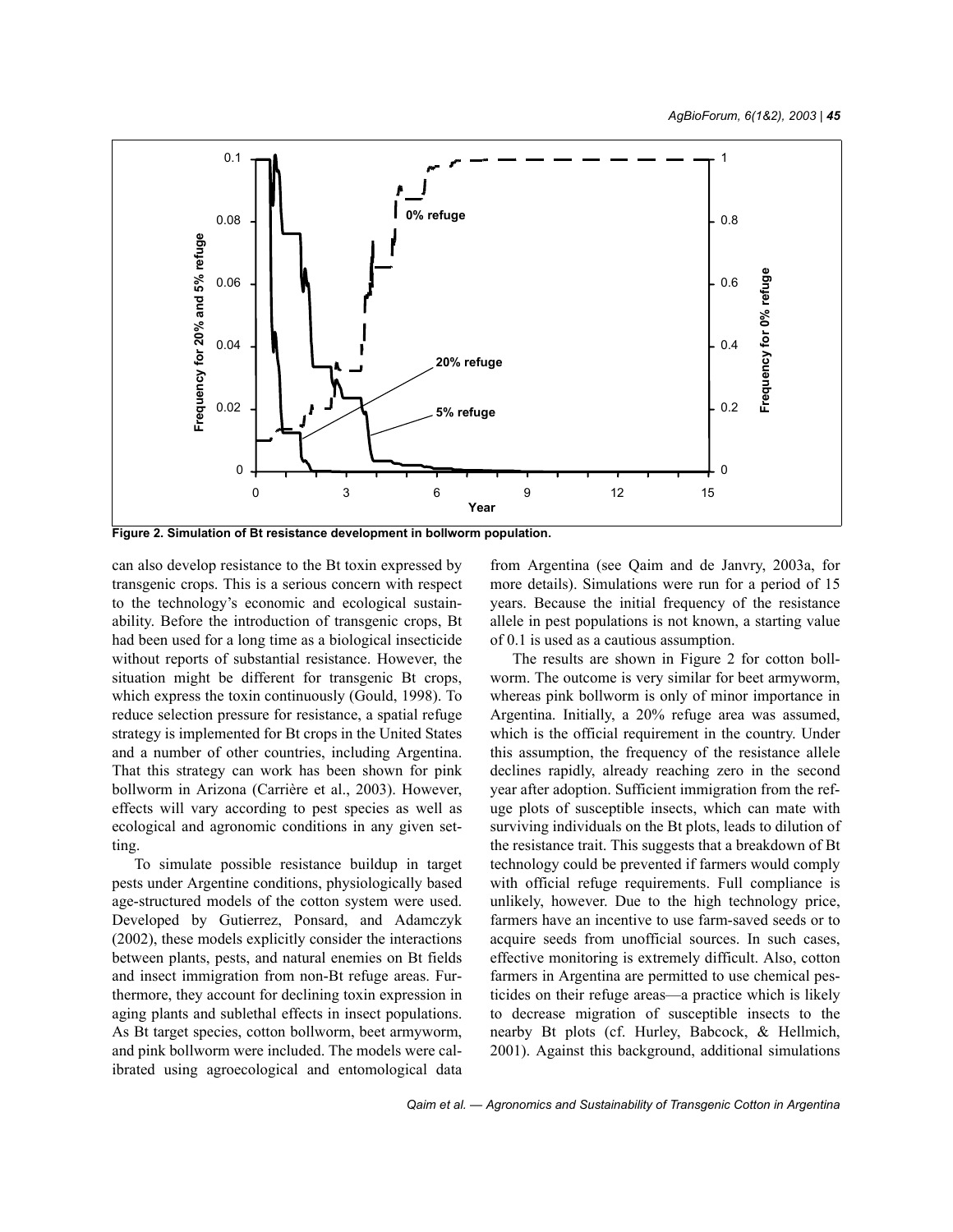were run, testing the sensitivity of results with respect to changes in the size of spatial refuges.

For an effective refuge area of 10% (not shown), resistance development is similar to the 20% scenario. Even with a 5% refuge assumption, resistance drops to zero within nine years. With zero refuge area, however, rapid resistance buildup would occur, reaching a frequency of one within 6-7 years (Figure 2). These findings emphasize that refuge areas are crucial for preventing resistance development in pest populations. However, Bt adoption rates are still low in Argentina. Thus, even if adopting farmers complied only partially with official refuge requirements, a rapid resistance buildup and associated pest outbreaks are unlikely. Furthermore, bollworm also attacks a number of other plants besides cotton, including corn, soybean, and sorghum. These other host plants are commonly grown in Argentina and could provide additional non-Bt refuges.

These findings suggest that the agronomic and ecological benefits of Bt cotton in Argentina can be maintained over the long run, even if technology adoption rates should increase in the future. Some caution is warranted with far-reaching conclusions, though, because the simulations are not able to capture all possible effects in cotton ecosystems. Cotton leafworm and tropical plant bugs, for instance, could not be considered, because physiologically based models do not exist for those species. Furthermore, a Bt-induced reduction in broad-spectrum insecticides could lead to increasing problems with secondary nontarget pests over time. More research is needed, before conclusive statements about the technology's sustainability can be made.

### **Conclusion**

The agronomic effects of Bt cotton in Argentina have been analyzed empirically. On average, adopting farmers use 50% less insecticides on their Bt plots than they use on plots grown with conventional cotton. Almost all of these reductions occur in highly toxic chemicals, with concomitant positive effects for the environment and farmers' health. These results are largely consistent with earlier studies in other countries. But in addition to pesticide reductions, Bt cotton adopters in Argentina also achieve significantly higher yields. This has not been shown in many other countries. Due to nonexistent subsidies and human capital constraints, average pesticide application rates in Argentina are low by international standards. Accordingly, pest-related crop losses are substantial. Econometric estimates demonstrate that application rates in conventional cotton would need to be doubled in order to achieve the same output per hectare as with Bt technology. These findings emphasize that technological impacts critically depend on the underlying conditions. In general, yield effects will be higher in situations where pest pressure is severe and crop damage is not effectively controlled by chemical pesticides or other alternatives.

So far, only relatively few large-scale farmers have adopted Bt cotton in Argentina; this low adoption rate is due to a substantial price premium charged for transgenic seeds. To obtain a broader picture of technology potentials in the heterogeneous farming systems, predictions of likely impacts were made for current nonadopters. Because pesticide use is positively correlated with farm size, potential savings in chemicals are bigger for larger farms. For the yield effect, however, the opposite holds true. Many smallholders do not use insecticides at all, so they currently suffer significant crop losses. Whereas the net yield gain is predicted at 19% for average large-scale growers, for small producers the gain could be around 41%. Similarly, total gross benefit per hectare of Bt cotton is predicted to be higher for smaller than for larger farms. Therefore, promoting wider technological diffusion at reasonable prices would not only extend the aggregate agronomic and environmental benefits but could also entail progressive social effects.

The sustainability of the technology has been analyzed by simulating resistance development in pest populations. Scenario results demonstrate that rapid resistance buildup and associated pest outbreaks appear to be unlikely if minimum non-Bt refuge areas are preserved. Apart from conventional cotton, other host plants of Bt target pests are commonly grown in the local setting and contribute to the dilution of resistance. This suggests that the technological advantages can be maintained in the long run. Nonetheless, some caution is warranted with respect to far-reaching generalizations. More research is needed into the technology's complex interactions with environmental systems before conclusive statements about its sustainability can be made.

#### **References**

- Carpenter, J., Felsot, A., Goode, T., Hammig, M., Onstad, D., & Sankula, S. (2002). *Comparative environmental impacts of biotechnology-derived and traditional soybean, corn, and cotton crops.* Ames, IA: Council for Agricultural Science and Technology.
- Carrière, Y., Ellers-Kirk, C., Sisterson, M., Antilla, L., Whitlow, M., Dennehy, T.J., & Tabashnik, B.E. (2003). Long-term regional suppression of pink bollworm by *Bacillus thuring-*

Qaim et al.  $-$  Agronomics and Sustainability of Transgenic Cotton in Argentina